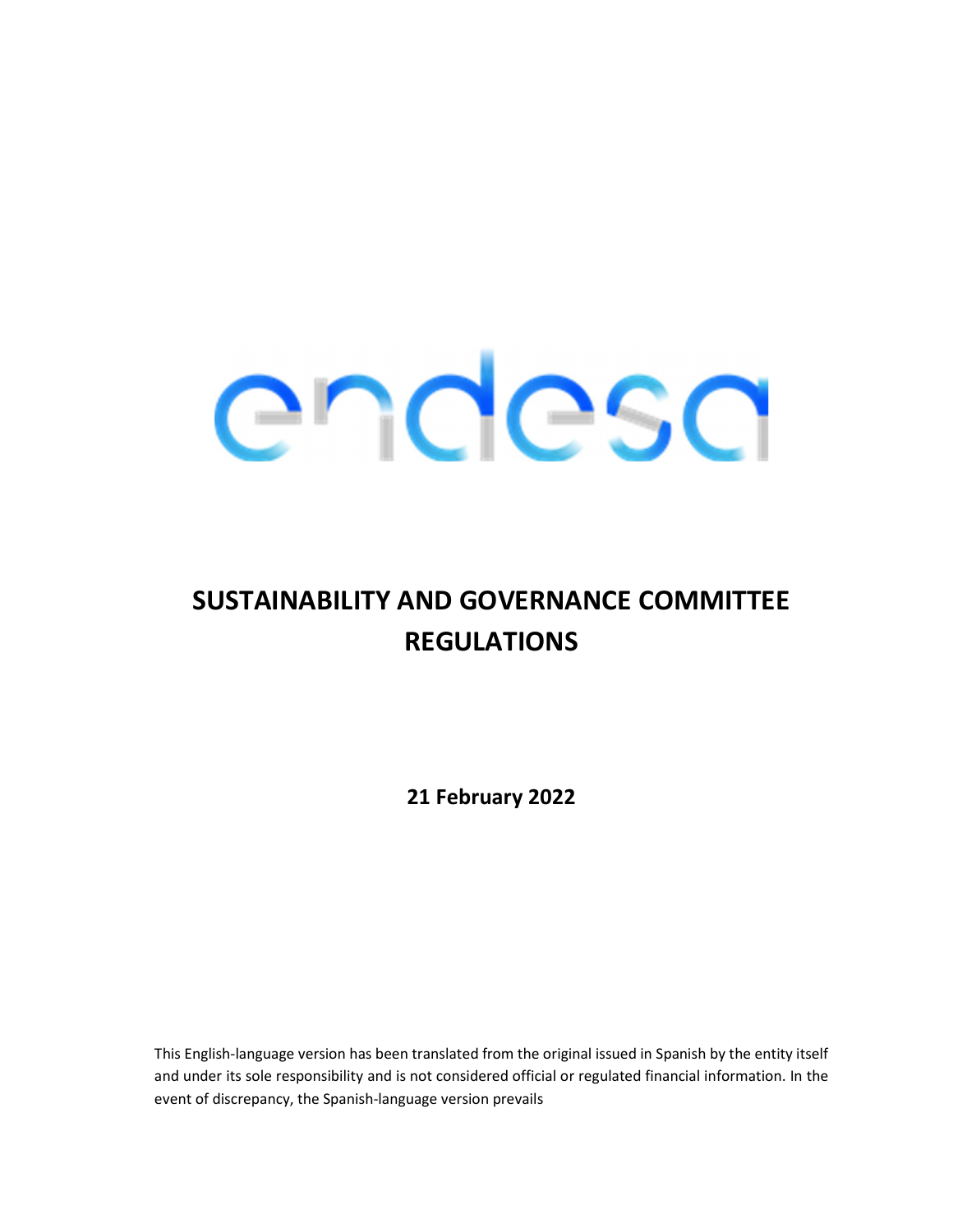# SUSTAINABILITY AND GOVERNANCE COMMITTEE REGULATIONS

**CONTENTS** 

### TITLE I. NATURE, PURPOSE AND APPROVAL

Article 1. Purpose Article 2. Interpretation Article 3. Approval and Amendment

#### TITLE II. SUSTAINABILITY AND GOVERNANCE COMMITTEE COMPOSITION

Article 4. Number and Type of Directors on the Sustainability and Governance Committee Article 5. Appointment Article 6. Term of Office

# TITLE III. SUSTAINABILITY AND GOVERNANCE COMMITTEE OFFICERS

Article 7. Chairman of the Sustainability and Governance Committee Article 8. Secretary of the Sustainability and Governance Committee

# TITLE IV. PROCEEDINGS AND MEETINGS

- Article 9. Annual Work Plan
- Article 10. Meetings
- Article 11. Agenda
- Article 12. Venue of Meetings
- Article 13. Assembly, Proxies and Adoption of Resolutions
- Article 14. Attendance

# TITLE V. RESPONSIBILITIES

Article 15. Committee Duties

- Article 16. Responsibilities Relating to Endesa's Mission, Vision and Values
- Article 17. Sustainability Responsibilities
- Article 18. Corporate Governance Responsibilities
- Article 19. Other Responsibilities

### TITLE VI. SUSTAINABILITY AND GOVERNANCE COMMITTEE POWERS AND MEMBER **DUTIES**

- Article 20. Powers and Advising
- Article 22. Duties of the Sustainability and Governance Committee Members
- Article 22. Conflicts of Interest
- Article 23. Assessment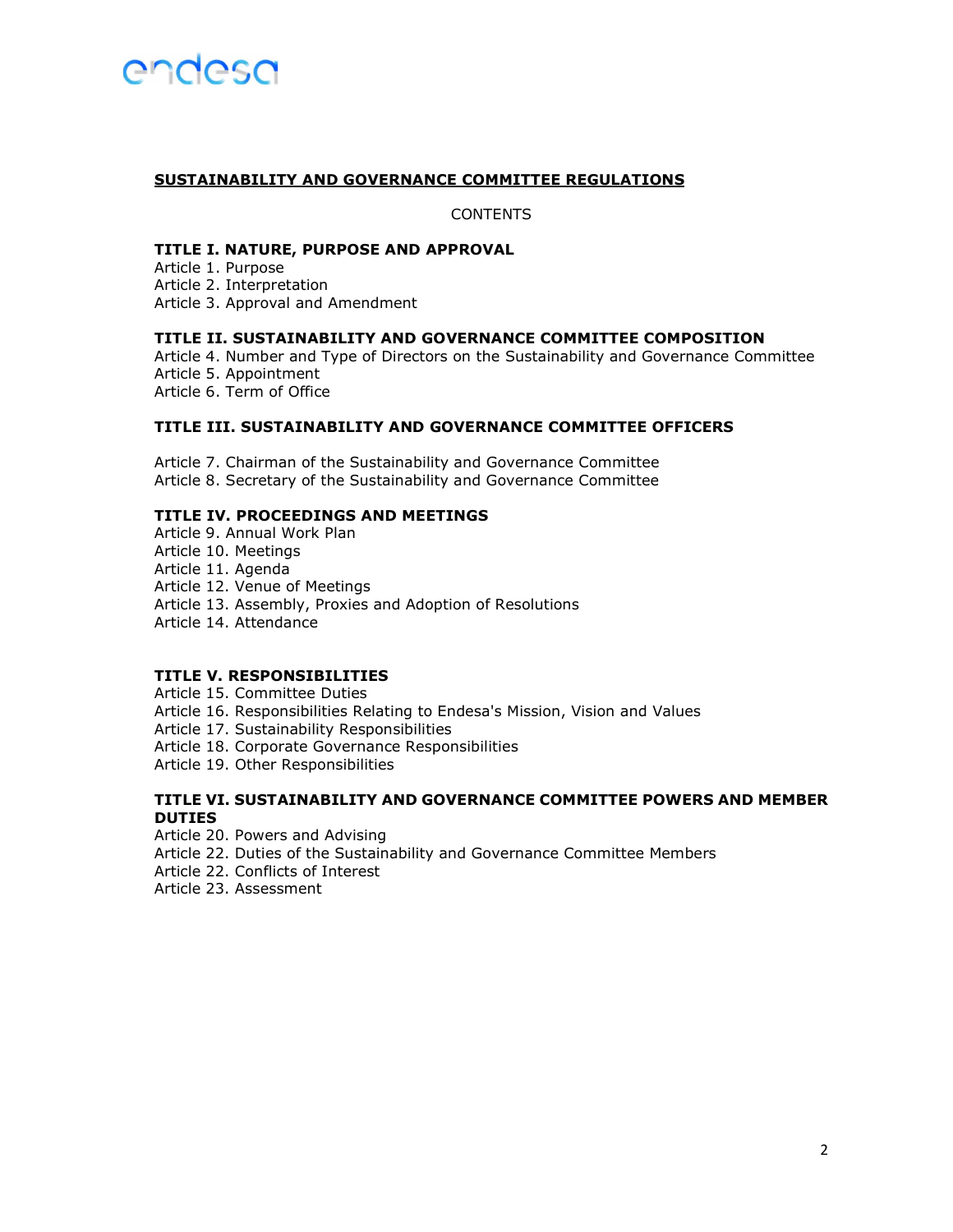# TITLE I. NATURE, PURPOSE AND APPROVAL

# Article 1. Purpose

The purpose of the Sustainability and Governance Committee Regulations (hereinafter, the "Regulations") is to govern the duties, organization and operations of the Sustainability and Governance Committee in accordance with the Bylaws and the Board of Directors Regulations.

# Article 2. Interpretation

- 1. These Regulations are in addition and supplementary to those provisions of the Bylaws and of the Board of Directors Regulations that govern the Sustainability and Governance Committee.
- 2. The Board of Directors shall have the power to resolve any questions which may arise in the interpretation or application hereof, in accordance with all applicable legal and Bylaw provisions, as well as with best corporate governance practices.

# Article 3. Approval and Amendment

- 1. The Board of Directors may approve and make amendments to these Regulations.
- 2. The Sustainability and Governance Committee may propose such amendments as it deems necessary or convenient based on the circumstances. For this purpose, the proposal shall be submitted with a justifying report presenting the reasons for and scope of the amendment.
- 3. Any amendment to the Regulations shall require a resolution adopted by the majority of the members of the Board of Directors.

# TITLE II. SUSTAINABILITY AND GOVERNANCE COMMITTEE COMPOSITION

# Article 4. Number and Type of Directors on the Sustainability and Governance Committee

The Sustainability and Governance Committee shall be comprised of a minimum of three and a maximum of six members of the Board of Directors. The Committee shall be exclusively comprised of non-executive directors, the majority of which shall be independent directors.

# Article 5. Appointment

The members of the Sustainability and Governance Committee shall be appointed by the favorable vote of the majority of the Board of Directors, at the proposal of the Appointments and Compensation Committee.

The Board of Directors shall aim to appoint members to the Sustainability and Governance Committee based on their knowledge, skills and experience.

Furthermore, the Board of Directors shall promote diversity among the Committee members in terms of professional experience, skills, personal abilities, sector knowledge and gender.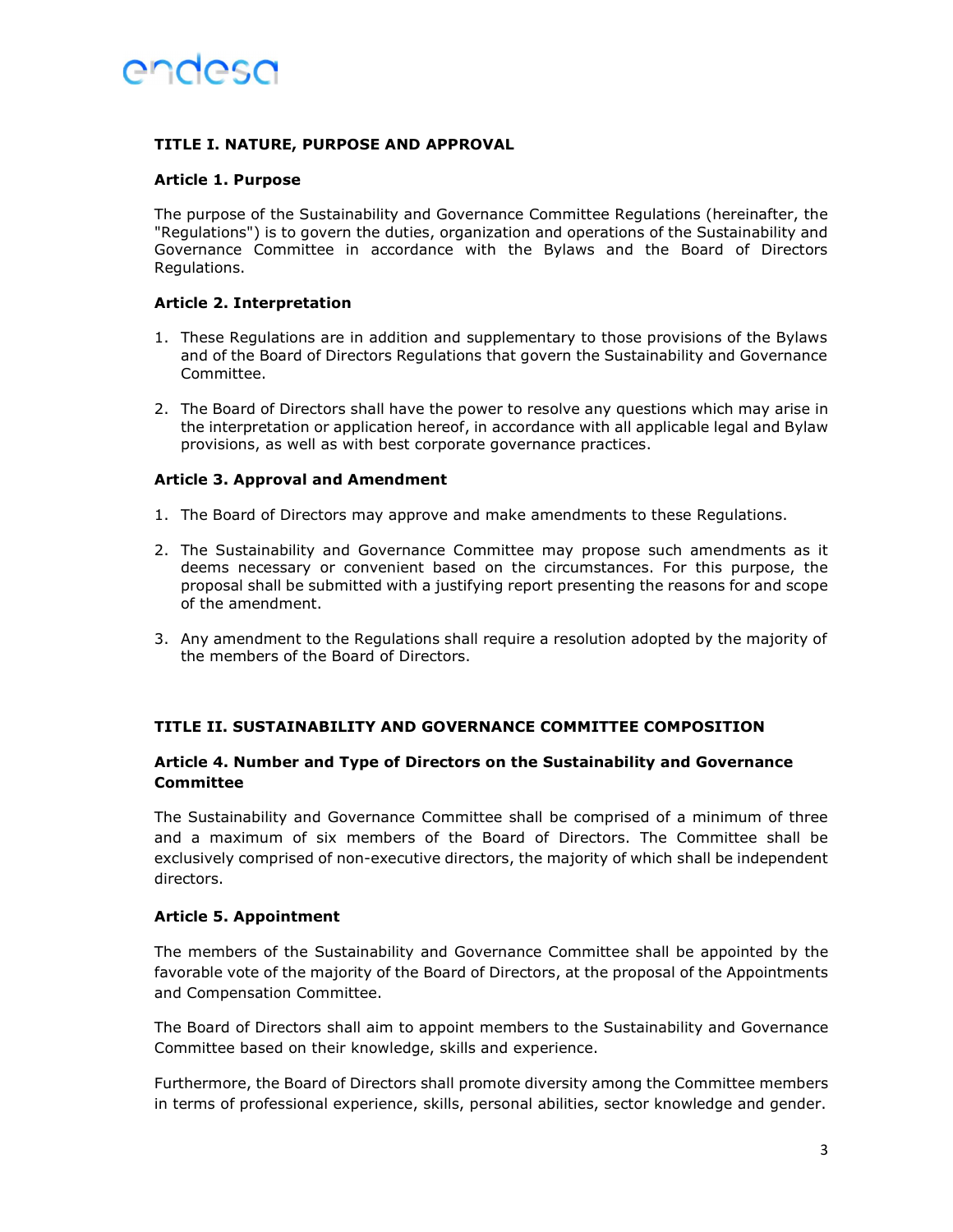

The proposal and appointment of members to the Sustainability and Governance Committee shall be carried out such that the members as a whole have knowledge, experience, and proper training in the areas of sustainability and corporate governance.

The Sustainability and Governance Committee shall establish an induction program for its new members to ensure that all of them have a sufficient minimum baseline of knowledge about the Company and to promote the active participation of its members from the start.

The Sustainability and Governance Committee shall also establish a permanent training plan for its members to ensure that they are updated regarding any developments related to sustainability and corporate governance regulations and best practices.

# Article 6. Term of Office

The members of the Sustainability and Governance Committee shall serve in their positions for a term of four years and may be reappointed for periods of the same duration.

The members of the Sustainability and Governance Committee shall be removed from office when the period for which they were appointed has elapsed; if they no longer serve on the Board of Directors; and in all other applicable cases in accordance with law, the Bylaws, the Board of Directors Regulations and these Regulations.

# TITLE III. SUSTAINABILITY AND GOVERNANCE COMMITTEE OFFICERS

### Article 7. Chairman of the Sustainability and Governance Committee

The Chairman of the Sustainability and Governance Committee shall be appointed by the Board of Directors, by a favorable vote of the majority thereof, from among the independent directors on the Committee.

In the Chairman's absence, the independent director with the most seniority on the Sustainability and Governance Committee or, if two or more independent directors have the same seniority, the oldest among them, shall act as Chairman.

The Chairman shall be responsible for the effective operation of the Sustainability and Governance Committee and, thus, shall: ensure that its members receive sufficient information duly in advance, organize the debate and promote active participation of the members during the Committee meetings, protecting their freedom to adopt positions and express their opinions.

Furthermore, the Chairman of the Sustainability and Governance Committee shall serve as the spokesperson for the Committee at all meetings of the Board of Directors. In particular, the Chairman of the Sustainability and Governance Committee shall notify the Board of Directors of the subjects discussed and decisions adopted in each meeting held, providing enough detail to enable the Board to fulfill its responsibilities.

### Article 8. Secretary of the Sustainability and Governance Committee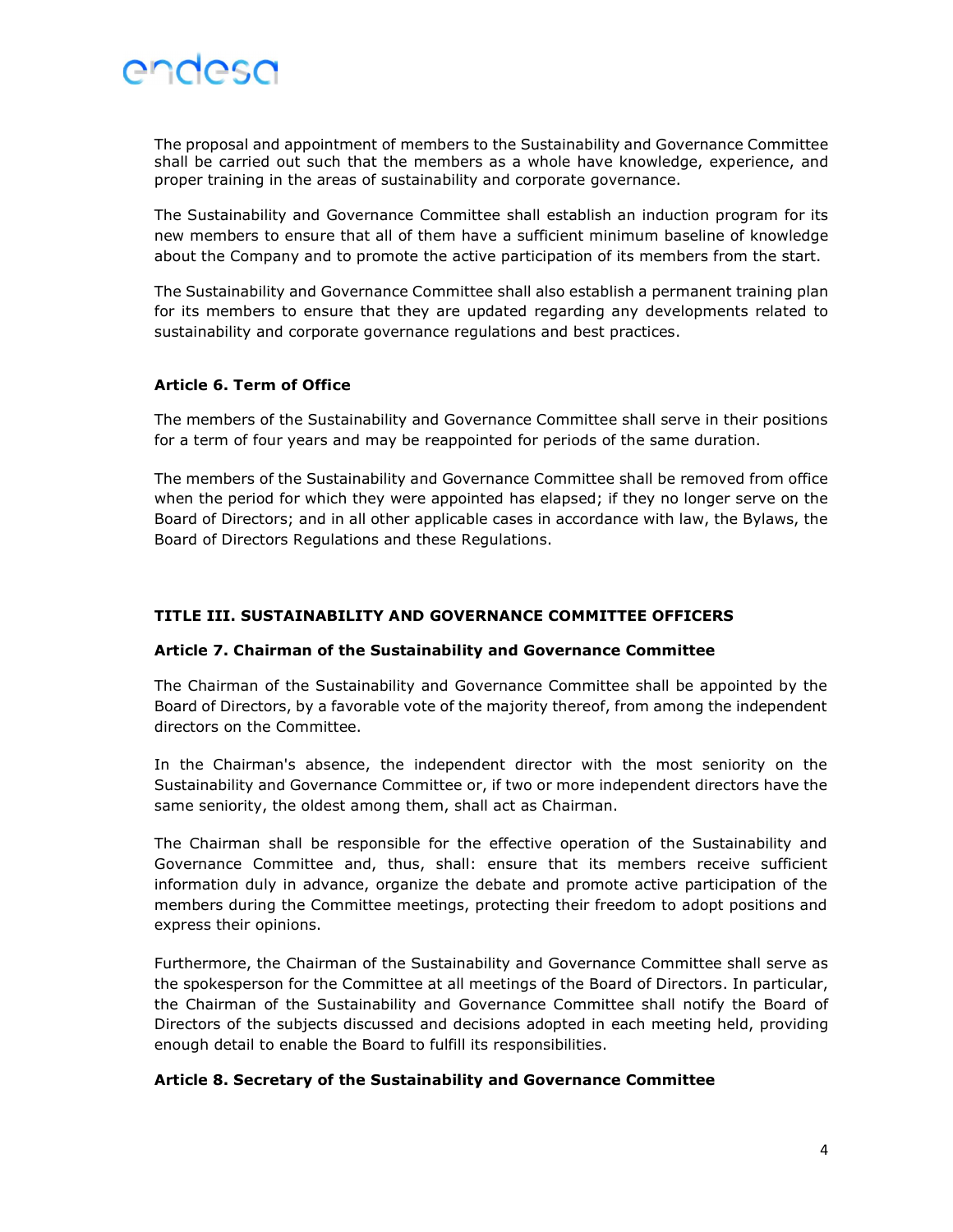

The Secretary of the Board of Directors shall serve as Secretary of the Sustainability and Governance Committee and shall draw up the meeting minutes, recording therein all resolutions adopted. The minutes of the Sustainability and Governance Committee shall be made available to all members of the Board of Directors.

Notwithstanding the duties attributed to the Secretary in the Board of Directors Regulations, the Secretary shall also support the Sustainability and Governance Committee in all matters affecting said Committee, including but not limited to supporting the Chairman in the implementation of an annual work plan and in drawing up the agenda for each meeting; in drafting the Sustainability and Governance Committee Report; as well as in collecting and distributing documents relevant to the agenda.

# TITLE IV. PROCEEDINGS AND MEETINGS

### Article 9. Annual Work Plan

The Sustainability and Governance Committee shall establish an annual work plan laying out specific objectives for each of the duties of the Committee as well as an annual meeting schedule, taking into account the time required for each of the Committee's duties and the meeting schedule of the Board of Directors.

#### Article 10. Meetings

The Sustainability and Governance Committee shall meet in accordance with the annual meeting schedule, and as often as convened by its Chairman, when so resolved by the majority of its members or at the request of the Board of Directors or of the Coordinating Director, as the case may be, subject to a minimum of four meetings per year.

The Secretary shall, following the instructions of the Committee Chairman, channel and provide all required information and documentation to the remaining members of the Committee sufficiently in advance to ensure that all members have enough time to analyze the information and documentation prior to each meeting.

Meeting notices for the Sustainability and Governance Committee may be sent by mail, email or any other means of distance communication to each of the Directors, together with a copy of the agenda, sufficiently in advance and, in any case, at least forty-eight hours before the date set for the relevant meeting.

The Chairman may, in urgent circumstances, call a Sustainability and Governance Committee Meeting by any of these means, as well as by telephone, without giving the minimum prior notice set forth in the preceding paragraph. A majority of those in attendance shall confirm the existence of such urgent circumstances at the beginning of the meeting.

A meeting does not have to be called in advance if all of the members are present and unanimously agree to hold the meeting and to the agenda items.

#### Article 11. Agenda

The Chairman shall set the agenda for all meetings of the Sustainability and Governance Committee, taking into account the agenda of the Board of Directors and the Committee's annual work plan. Furthermore, the agenda shall, in all cases, include those items requested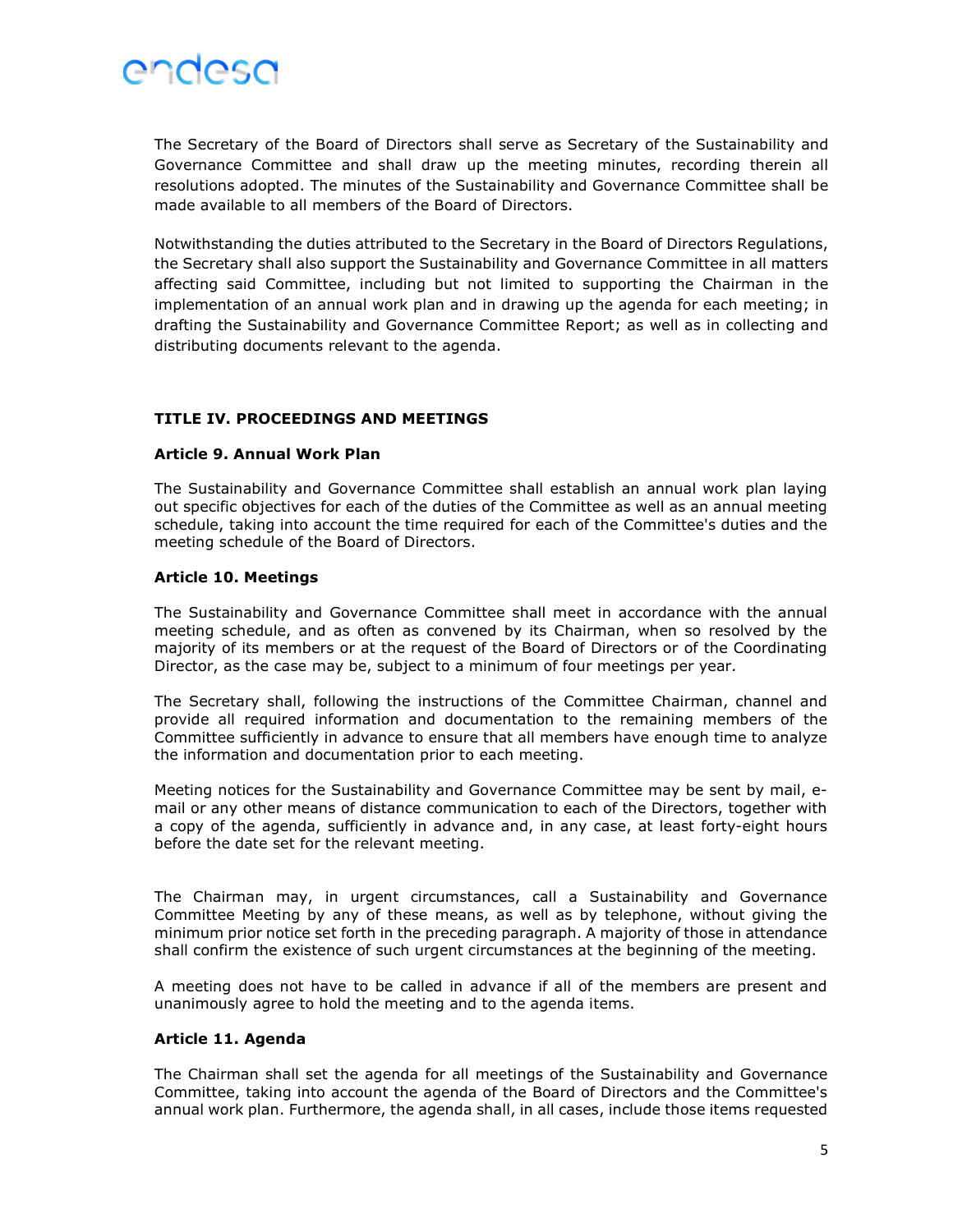

by the Board Chairman or, as the case may be, the Coordinating Director.

# Article 12. Venue of Meetings

The Sustainability and Governance Committee meetings will usually be held at the Company's registered office, but may also be held at such other location as may be determined by the Chairman and stated in the meeting notice.

As deemed appropriate by the Chairman of the Sustainability and Governance Committee, the Committee may meet remotely with all or some of its members and the Secretary using videoconferencing, conference calls, or any other means of distance communication, provided there is interactivity and intercommunication in real time, thereby guaranteeing simultaneity of developments. In such case, the meeting notice and minutes shall indicate, as the case may be, the connection system. The resolutions shall be considered passed at the registered offices.

# Article 13. Assembly, Proxies and Adoption of Resolutions

The Sustainability and Governance Committee meetings shall be validly assembled when the majority of its members are in attendance, in person or by proxy.

Each member of the Sustainability and Governance Committee may grant a proxy to another member, in writing and specifically for each meeting.

Resolutions must be passed by a majority vote of the Directors attending the meeting. In the event of a tie, the Chairman or Acting Chairman shall have the casting vote.

### Article 14. Attendance

The Chairman of the Sustainability and Governance Committee, through the Secretary, may request that the Chairman of the Board of Directors, the Managing Director or any other member of the Board of Directors attend any meeting of the Committee, as deemed appropriate.

The Chairman of the Sustainability and Governance Committee may also, through the Secretary, invite or require any executive or employee of the Endesa Group, as well as any member of a subsidiary company's management body that was appointed at the Company's proposal, to attend or appear at a meeting of the Committee. These attendees shall provide assistance and access to information held thereby, provided no legal restrictions apply thereto.

# TITLE V. RESPONSIBILITIES OF THE SUSTAINABILITY AND GOVERNANCE **COMMITTEE**

### Article 15. Committee Duties

The main role of the Sustainability and Governance Committee is to advise the Board of Directors on and to monitor, inter alia, all environmental, sustainability, human rights and diversity matters in relation to the strategy for social action, as well as on the scope of the Company's corporate governance strategy.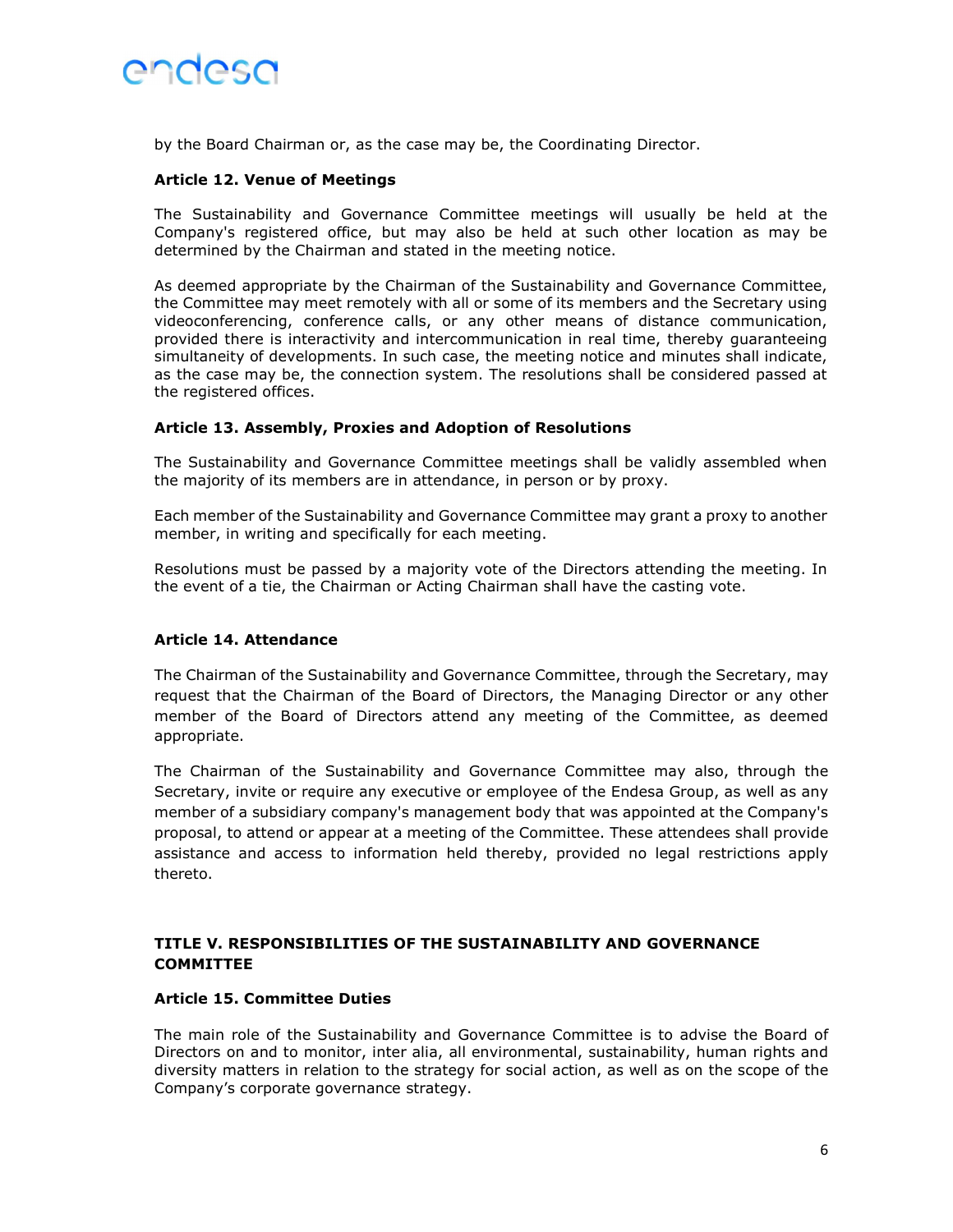

In any case, the Board of Directors may assign other duties to the Sustainability and Governance Committee not reserved to another body by virtue of law, the Bylaws or the Board of Directors Regulations.

#### Article 16. Responsibilities Relating to Endesa's Mission, Vision and Values

The Sustainability and Governance Committee shall notify the Board of Directors of any proposed amendments to the Company's mission, vision and values.

The Committee shall also ensure that the corporate culture is aligned with the Company's mission, vision and values.

#### Article 17. Sustainability Responsibilities

The Sustainability and Corporate Governance Committee will have the following responsibilities with regard to sustainability:

- 1. To review the Company's sustainability, environmental and climate change policies, and to report to the Board of Directors on any possible modifications and regular updates to the strategy with regard to sustainability or the Endesa Group's Sustainability Plan.
- 2. To supervise and report to the Board of Directors, prior to its approval, on the Sustainability Plan or on issues regarding sustainability and to regularly assess the degree of compliance with the defined objectives, including supervision of the materiality matrix that includes sustainability issues that are of significant interest to the company's stakeholders.
- 3. To receive information on the incorporation and position of the Endesa Group in the most prestigious international sustainability indices.
- 4. To regularly supervise the Endesa Group's degree of compliance with the Human Rights Policy, as well as proposing modifications to the same.
- 5. To review the definition and modification of the policies on diversity and integration, equal opportunities and work-life balance, and to receive information on their monitoring, in such a way that it enables regular assessment of their degree of compliance.
- 6. To review the Endesa Group's strategy for social action and its sponsorship and patronage plans.
- 7. To regularly receive information on the activities undertaken by the Endesa Foundation.
- 8. To review and report the non-financial statement in order to verify that its content conforms to the Endesa Group Sustainability Plan, and that it includes information on the risks and objectives of the Company with regard to climate change, prior to the review and report to be made by the Audit and Compliance Committee and its subsequent presentation by the Board of Directors.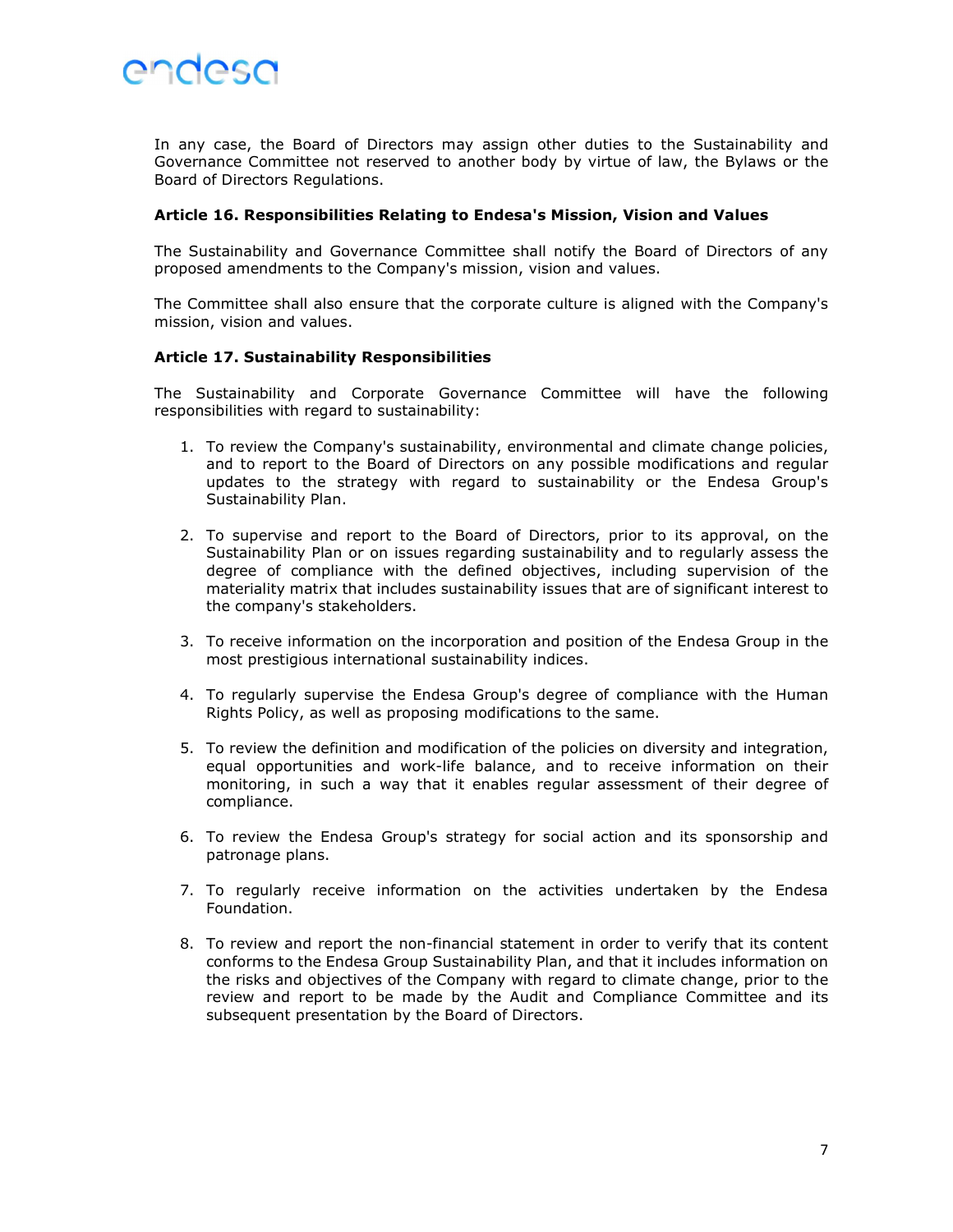# Article 18. Responsibilities relating to the Corporate Governance of the Company

The Sustainability and Governance Committee will have the following responsibilities as relate to corporate governance:

- 1. To report to the Board of Directors the Corporate Governance Policy for the Company and its Group, including any amendments thereto, as well as any other internal corporate policies and regulations of the Company that are included in Endesa's corporate governance system, excluding any matters arising under the responsibility of other Committees.
- 2. To monitor compliance with the Company's corporate governance rules, excluding those falling within the purview of other Committees, and to regularly assess whether the corporate governance system of Endesa is appropriate with a view to ensuring that its objective of promoting corporate interests is met and taking into account, as applicable, the legitimate interests of all interest groups.
- 3. To report to the Board of Directors on the Corporate Governance Annual Report, for approval and publication on an annual basis, in accordance with applicable legal provisions and regulations, except for those matters falling within the purview of other Committees.
- 4. To evaluate any decisions or resolutions of the Company that may impact compliance with the corporate governance recommendations applicable to Endesa and, as applicable, assess their impact. In addition and prior to approval of the Annual Corporate Governance Report, to assess compliance with the recommendations of the Code or, where appropriate, assess the explanation for failure to comply, taking into account the particular perspective and circumstances relating to Endesa's corporate governance.
- 5. To monitor, within the scope of its purview and in accordance with the Company's internal regulations on this matter, the Company's communications with shareholders and investors, proxy advisors and other stakeholders, and to report to the Board of Directors on such communications.
- 6. To receive information on the Company's strategies for communicating with different stakeholders, such as employees, customers, suppliers and society in general.
- 7. Any other actions which may be necessary to promote proper corporate governance in all of the Company's actions.

### Article 19. Other Responsibilities

The Sustainability and Governance Committee shall have, among others and in addition to the powers listed in the preceding articles, the following duties:

- 1. To submit the Sustainability and Governance Committee Report to the Board of Directors for approval and publication, on an annual basis.
- 2. To issue such reports and carry out such actions for which it is specifically responsible in accordance with the corporate governance system or as requested by the Board of Directors or its Chairman.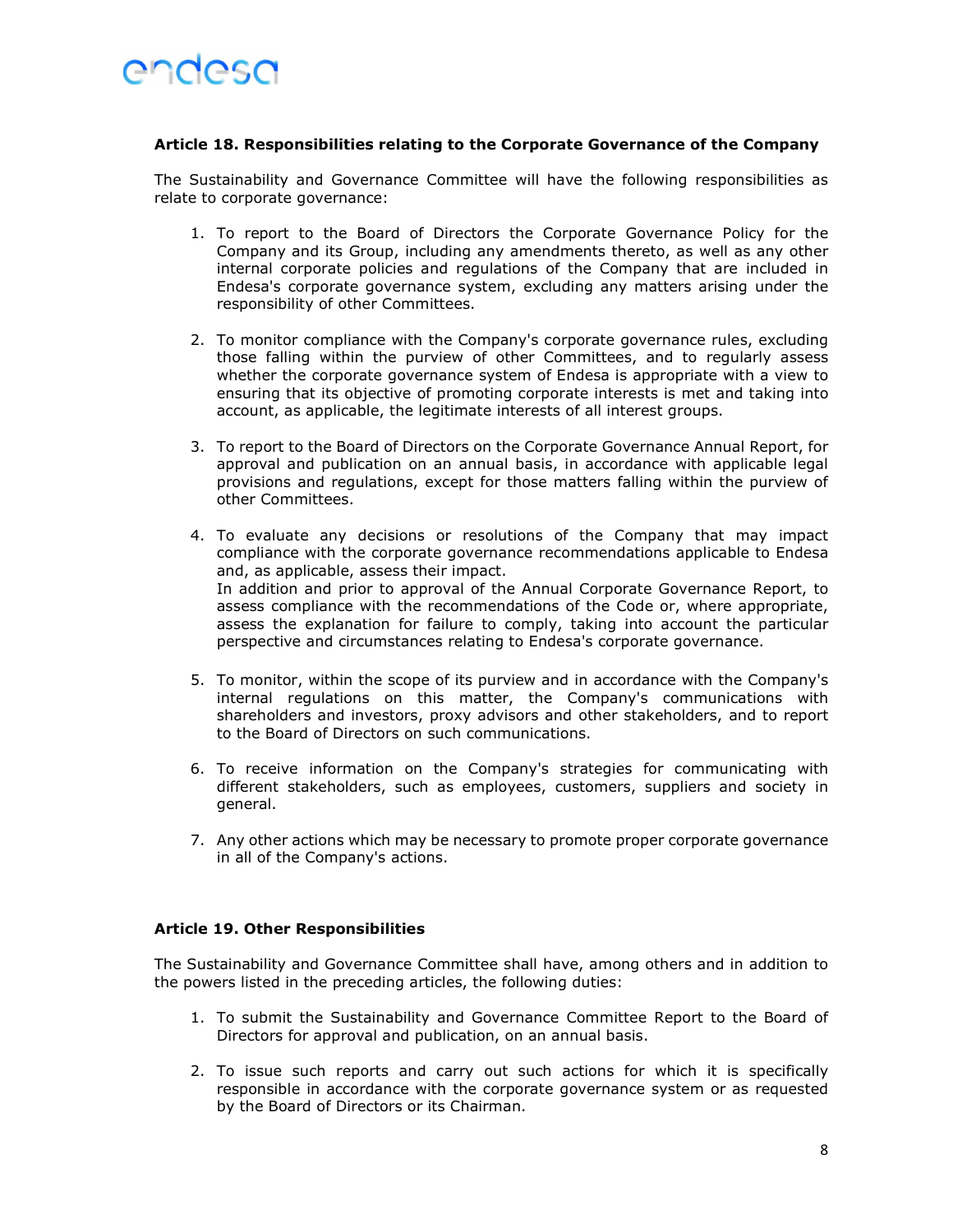

- 3. To participate in the updates to the Board of Directors Regulations as relates to matters within its purview.
- 4. To receive information on reports, writings or communications of external supervisory bodies within the scope of this Committee's purview.

These duties will be deemed to be without limitation and without prejudice to such other duties as may be entrusted to the Committee by the Board of Directors. The Board may require that the Committee prepare reports on matters for which it is specifically responsible.

# TITLE VI. SUSTAINABILITY AND GOVERNANCE COMMITTEE POWERS AND MEMBER **DUTIES**

### Article 20. Powers and Advising

The Sustainability and Governance Committee may, as it deems convenient for the performance of its duties and at the expense of the Company, seek independent external advice regarding technical or highly relevant matters, in relation to which the Committee shall have sufficient economic resources to carry out its duty.

The members of the Sustainability and Governance Committee, as required to perform their duties, shall have access to all of the Company's services and shall have a duty to request, and the right to receive, all information from the Company which may be appropriate or necessary in order to perform their duties, all through the Secretary of the Sustainability and Governance Committee.

### Article 21. Duties of the Sustainability and Governance Committee Members

- 1. The members of the Sustainability and Governance Committee shall attend the Committee meetings and actively participate in deliberations thereof with a view to contributing effectively to the decision making process. If a Director is unable, for just cause, to attend a meeting to which he/she has been called, he/she may provide voting directions to the member of the Sustainability and Governance Committee representing him/her, if any.
- 2. The members of the Sustainability and Governance Committee shall be subject to the duties of diligence, loyalty and confidentiality provided for in the Board of Directors Regulations.

# Article 22. Conflicts of Interest

The members of the Sustainability and Governance Committee shall abstain from deliberating and voting on resolutions or decisions regarding which they and/or a related person has a direct or indirect conflict of interest, according to the provisions of Article 28 of the Board of Directors Regulations.